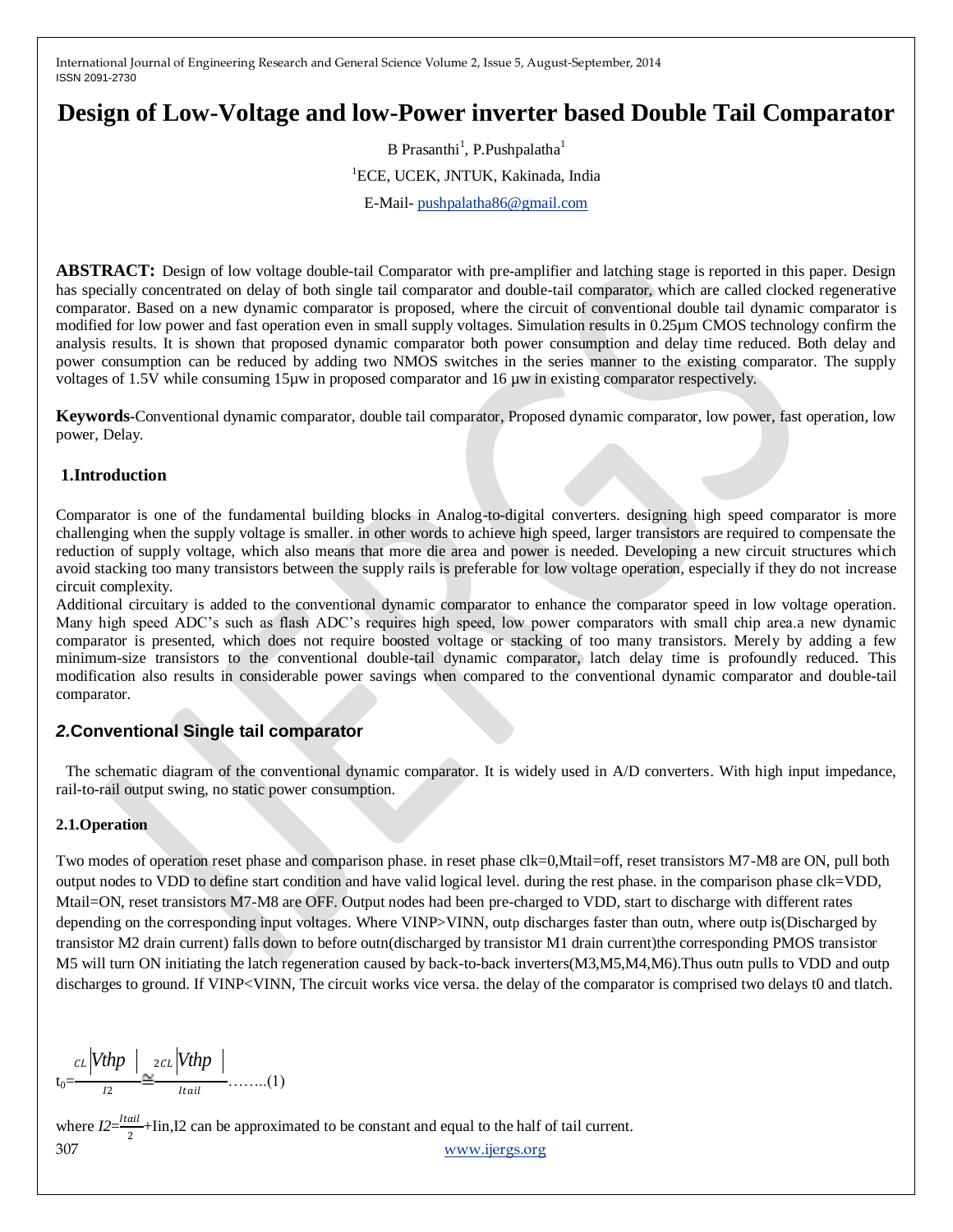$$
t_{\text{latch}} = \frac{CL}{gm, eff} \cdot \ln\left(\frac{\Delta Vout}{\Delta V0}\right) = \frac{CL}{gm, eff} \cdot \ln\left(\frac{VDD/2}{\Delta V0}\right) \dots \dots (2)
$$

where gm,eff is the transconductance of the back-to-back inverters. In fact, this depends in logarithmic manner, on the initial output voltage difference at the beginning of the regeneration(i.e.t=t0),*ΔV0* can be calculated from

$$
\Delta V0 = |Voutput(t = t0) - Voutn(t = t0)|
$$

$$
=|\text{Vthp}|\text{-}\left(\frac{2t}{CL}\right)=|\text{Vthp}|\left(1-\frac{t^2}{t^1}\right)\text{....}(3)
$$

The current difference ΔIin=|I2-I1|,between the branches is much smaller than I1 and I2,thus I1 can be approximated by Itail/2 and (3) can be written as

$$
\Delta V0 = |\text{Vthp}| \frac{\Delta lin}{I_1}
$$
  
\n
$$
\approx |\text{Vthp}| \frac{\Delta lin}{I_1}
$$
  
\n
$$
= 2|\text{Vthp}| \frac{\sqrt{\beta 1.21 \text{tail}}}{I_1 \text{tail}} \Delta Vin
$$
  
\n
$$
= 2|\text{Vthp}| \sqrt{\frac{\beta 1.2}{I_1 \text{tail}}} \Delta Vin....(4)
$$

In this equation input transistors current factor and Itail is a function of input common mode voltage(Vcm) and VDD. Now substituting ΔV0 in latch delay expression and considering t0,the expression for the delay of the comparator as

tdelay=t0+tlatch

$$
=\frac{ct}{t^2}\left|\frac{Vthp}{t^2}+\frac{ct}{gm,eff}\right.\ln\left(\frac{VDD}{4|Vthp|AVi}\right)\sqrt{\frac{Itail}{\beta 1,2}}\dots(5)
$$

Total delay is directly proportional to the comparator load capacitance CL, and inversely proportional to the input voltage difference(ΔVin),besides the delay depends indirectly to the input common mode voltage(Vcm). By reducing Vcm, the delay t0 of the first sensing phase increases because lower Vcm causes smaller bias current(Itail),on the other hand, shows that delay discharge with smaller tail results in an increased initial voltage difference( $\Delta$ V0), reducing tlatch.



Fig2.1.Schematic diagram of single-tail dynamic comparator.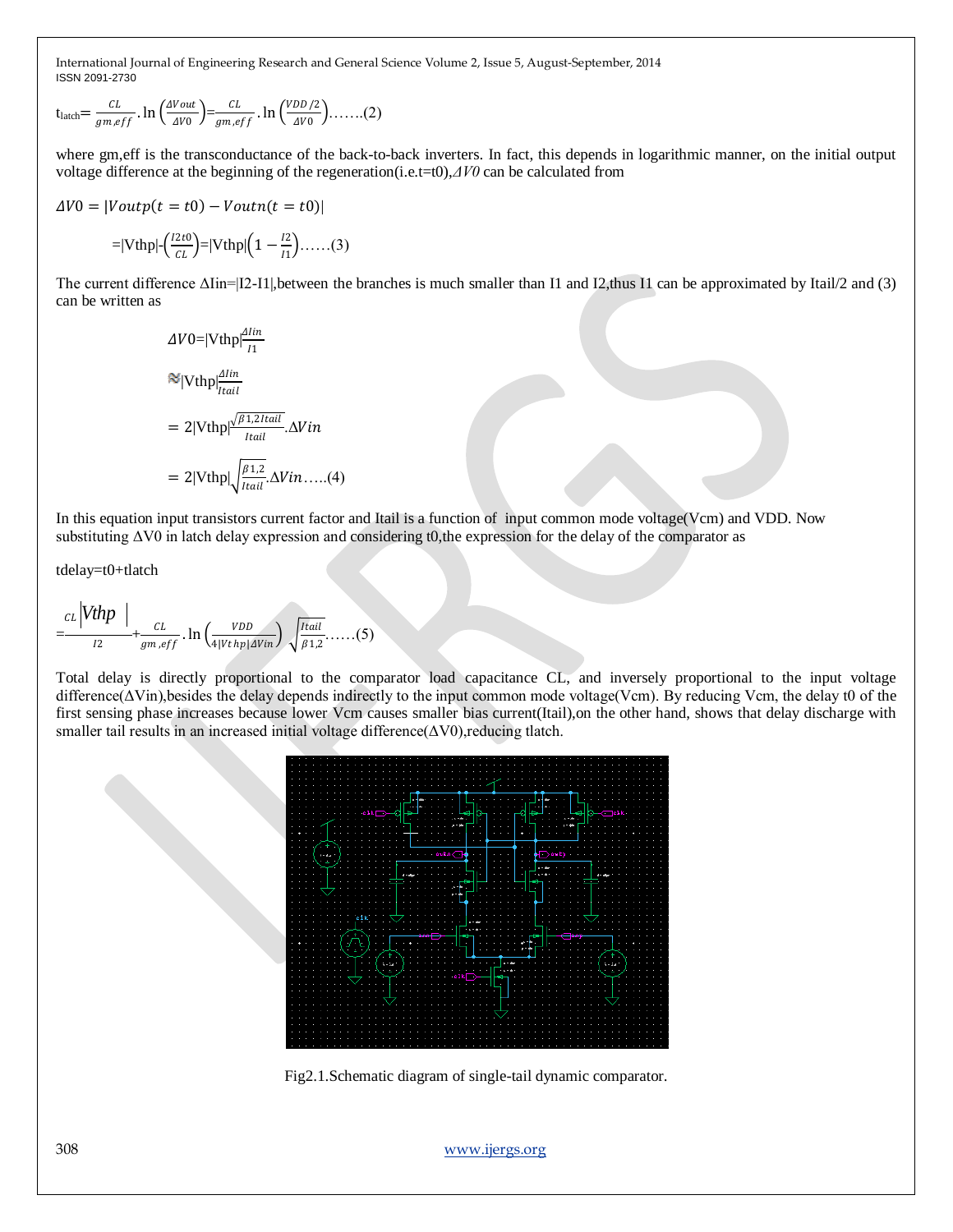## **3.Conventional Double-tail Dynamic Comparator**

A Conventional double tail comparator is shown in fig2.it can operate lower supply voltages compared to the single tail comparator. The double tail enables both large current in the latching stage and wider Mtail2,for fast latching independent on input common mode voltage(Vcm),and a small current in the input stage(small Mtail1),for low offset. input and ground of the circuit based on the tail current. Intermediate stage transistor is switching when voltage drop occurs at the nodes fp and fn.

## **3.1.Operation**

Fig2.shows the operation of conventional double-tail dynamic comparator.The intermediate stage formed by MR1 andMR2 passes Δfn/fp to the cross-coupled inverters formed by good shielding between input and output, resulting reduced value of kick-back-noise.





# **4.Modified Existing dynamic comparator(main idea)**

Fig4.shows operation of modified existing comparator (main idea).it gives better performance in low voltage applications, and it is designed based on the double-tail structure. latch regeneration speed is increased by increasing Δfn/fp. Two control transistor(MC1 and MC2) have been added to the first stage in parallel to M3/M4 transistors but in cross coupled for the purpose of increasing speed.

# **4.1Operation**

During the reset phase clk=0,tail transistors Mtail1 and Mtail2 are off, avoiding the static power,M3 and M4 pulls both fn and fp to VDD, then the control transistors MC1 and MC2 are in cutoff stage.MR1 and MR2 are intermediate transistors, it reset both latch outputs to ground. During the comparison phase, clk=VDD,Mtail1 and Mtail2 are ON, transistors M3 and M4 are turn off. at the beginning of this stage the control transistors MC1 and MC2 are still off. Thus the output nodes fp and fn start to drop different rates according to the input voltages. If VINP>VINN, fp discharges faster than fn, because transistor M2 provides more current than transistor M1.as long as fn continues falling the corresponding PMOS transistor MC1 start to turn on, pulling fp node back to VDD. So another control transistor MC1 remains turn off. it allowed fn to be discharged completely. When one of the control transistor turns ON, a current from VDD is drawn to ground via input and tail transistor, resulting in static power consumption. To overcome this issue, two NMOS switches are used below input transistors shown in fig 4.2.during the decision making phase, clk=VDD,Mtail1 and Mtail2 are ON, both NMOS switches are closed. Output node fn and fp are start to discharge with different rates, the comparator detects faster discharging node. Control transistors increase their voltage difference. Suppose that fp is pulling to VDD, fn should discharges completely. hence the switch in the charging path of fp will be opened, but other switch is connected to fn will be closed to allow the complete discharge of fn node. The operation of the control transistors with the switches emulates the operation of latch.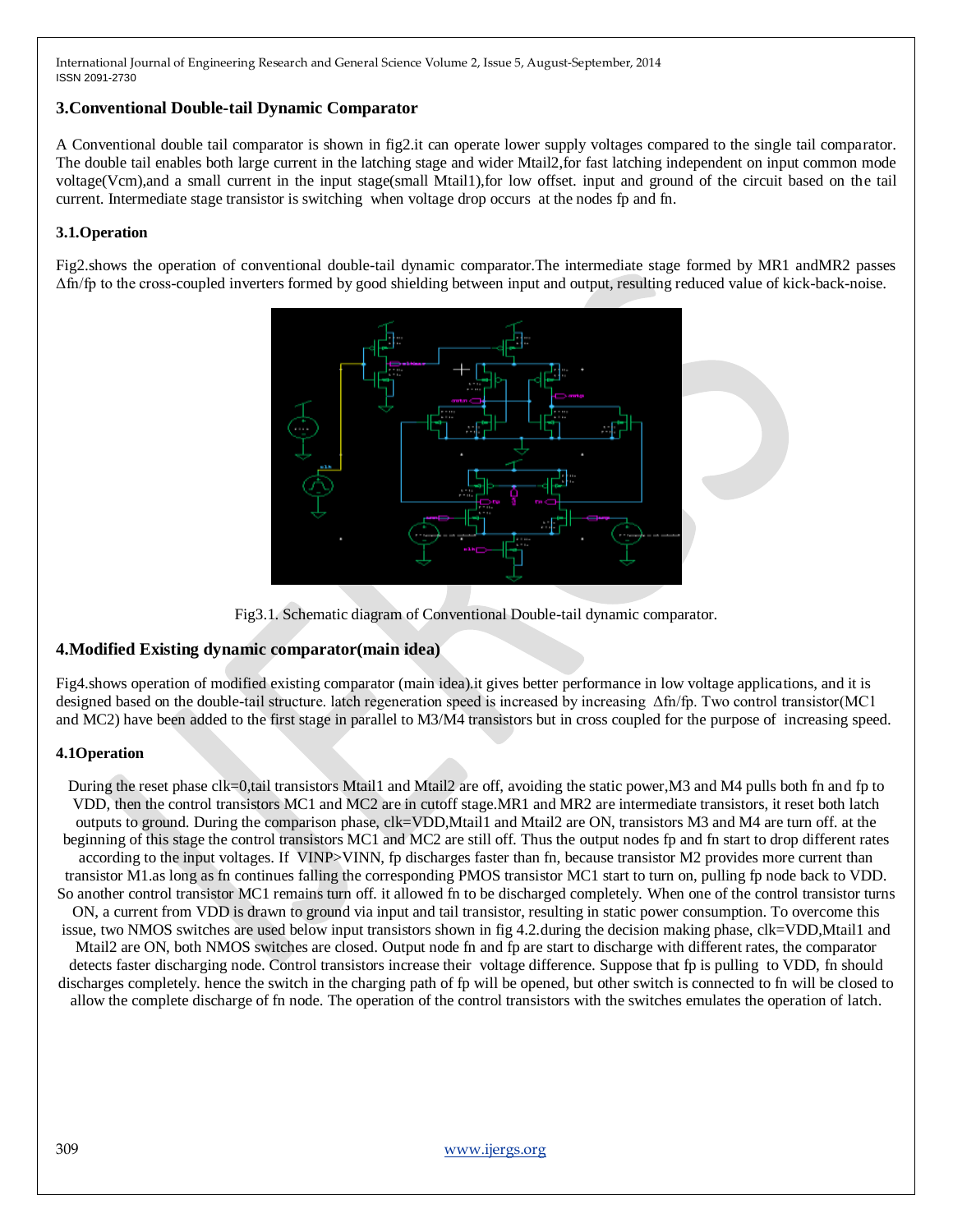

Fig4.1. Schematic diagram of Modified existing dynamic comparator(main idea)



Fig4.2. Schematic diagram of Modified existing dynamic comparator(Final structure)

#### **5.Proposed Double-Tail Dynamic Comparator**

Fig5.shows the schematic diagram of Proposed comparator .it is designed based on the existing comparator. compared with proposed it provides, better performance of double tail comparator in low voltage applications. Drawback of Existing comparator is , the nodes  $f_n$  and  $f_p$  starts to drop with different rates according to the input voltages. The continues falling of fn, the corresponding transistor  $M_{C1}$  starts to turn on and  $f_p$  node backs to  $V_{DD}$ . Node fn to be discharged completely( $M_{C2}$  off). When one of the control transistors ( $M<sub>Cl</sub>$ ) turns ON, a current from  $V<sub>DD</sub>$  is drawn to the ground via input and tail transistor. Resulting a static power consumption. For this purpose two switching transistors ( $M_{sw3}$  and  $M_{sw4}$ ) have been added to  $M_{sw1}$  and  $M_{sw2}$  in series manner. Proposed comparator reduced the delay, area and power.

#### **5.1.Operation**

Operation of Proposed in both reset and comparison phase is similar as Existing comparator .At the beginning of the decision making phase, both  $f_n$  and  $f_p$  nodes have been pre charged to  $V_{DD}$ . in the reset phase switches are closed,  $f_n$  and  $f_p$  starts to drop with different discharging rates. As soon as comparator detects that one of the  $f_n/f_p$  nodes is discharging faster, control transistors will act in a way to increase their voltage difference. If  $f_p$  is pulling up to  $V_{DD}$  and  $f_n$  should be discharged completely, hence switching in the charging path of  $f_p$  will be opened but the other switch connected to  $f_n$  will be closed to allow the complete discharge of  $f_n$  node. The operation of the control transistors with the switches emulates the operation of the latch.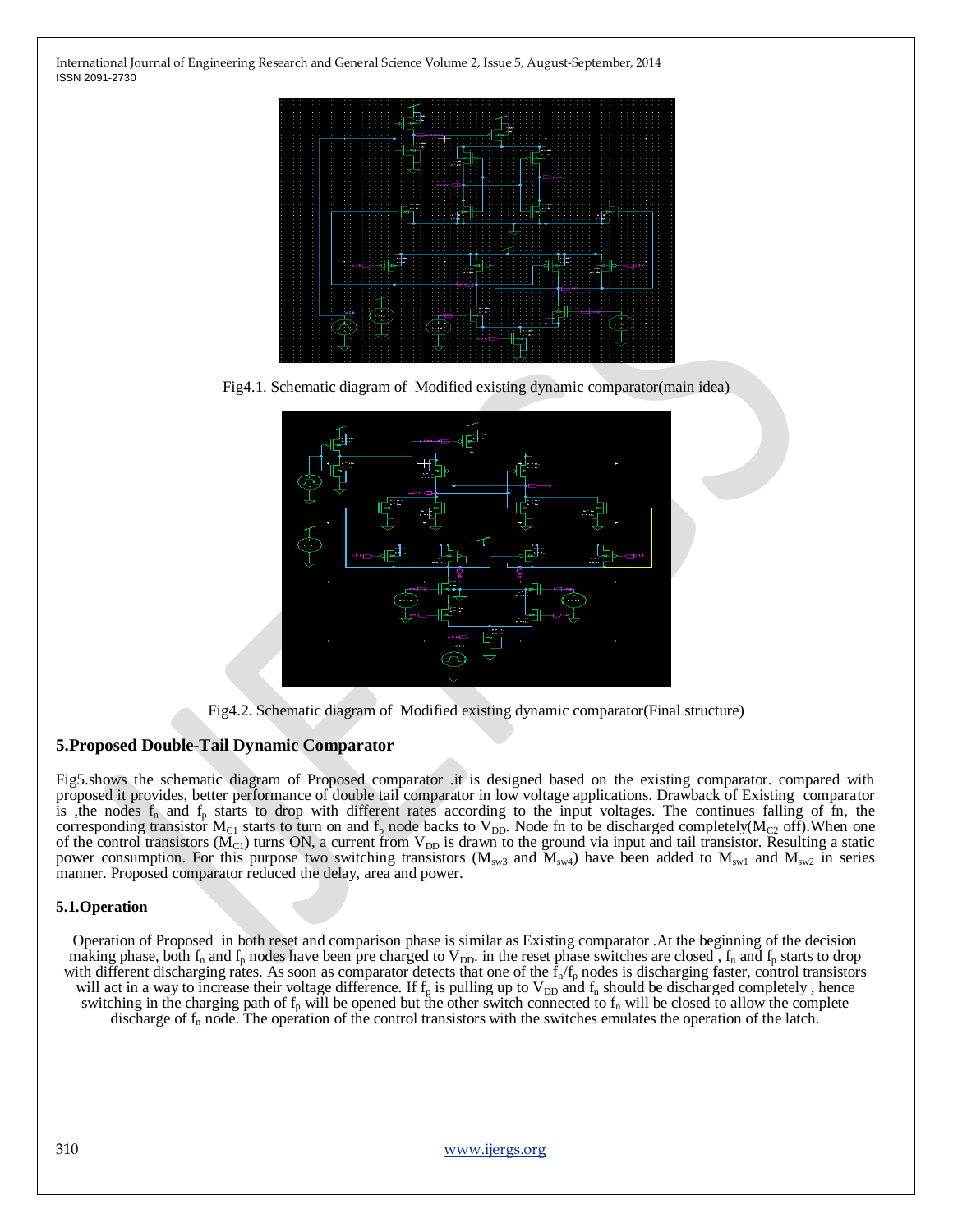

Fig5.1. Schematic diagram of Proposed dynamic comparator



## **6.Results**

Fig6.1 Conventional single tail Comparator Simulation Results



Fig6.2.Conventional double tail Comparator Simulation Results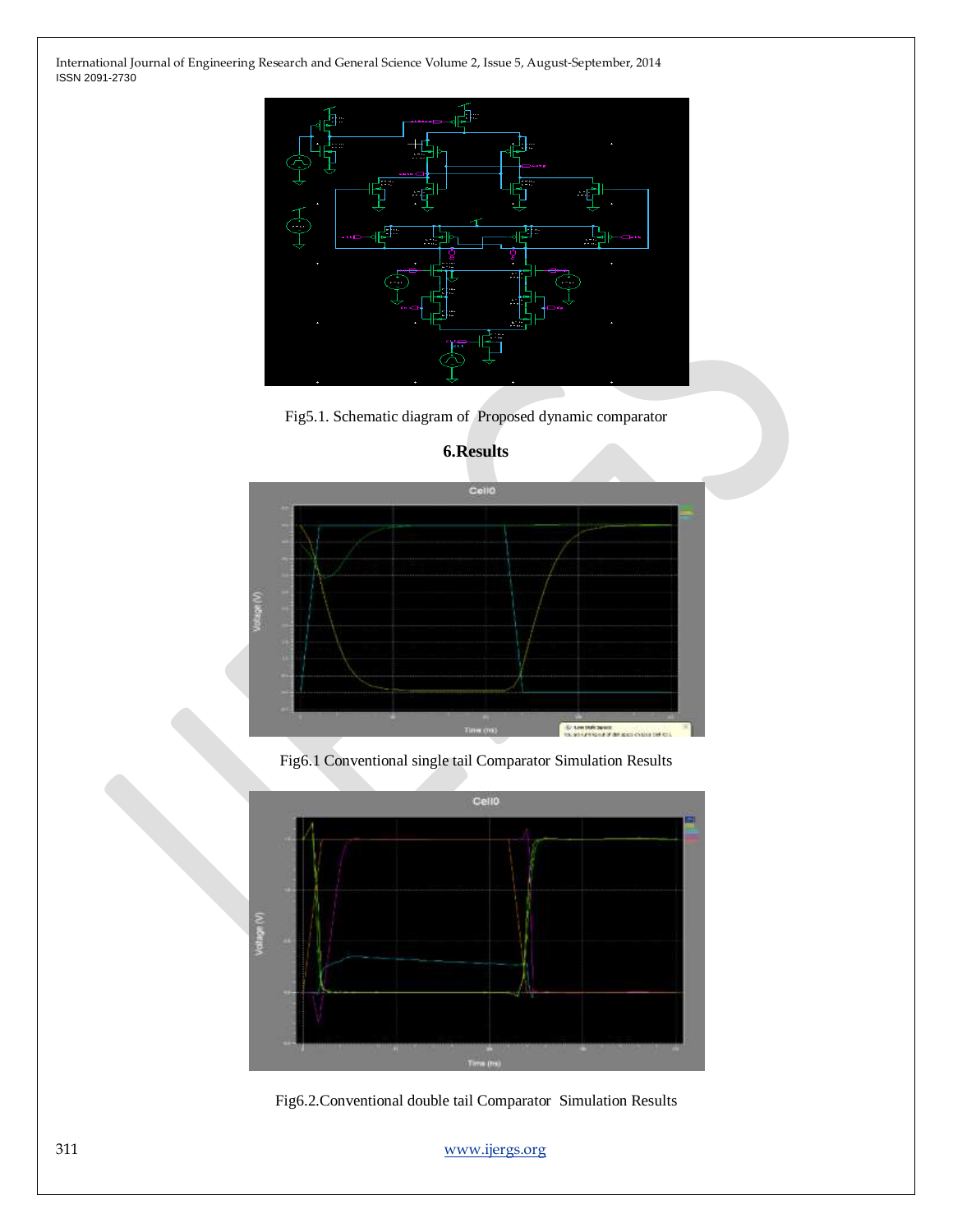

Fig6.3Modified existing Comparator(main Idea)Simulation Results



Fig6.4.Modified existing Comparator(Final structure)Simulation Results



Fig6.5.ProposedComparator (Final structure) Simulation Results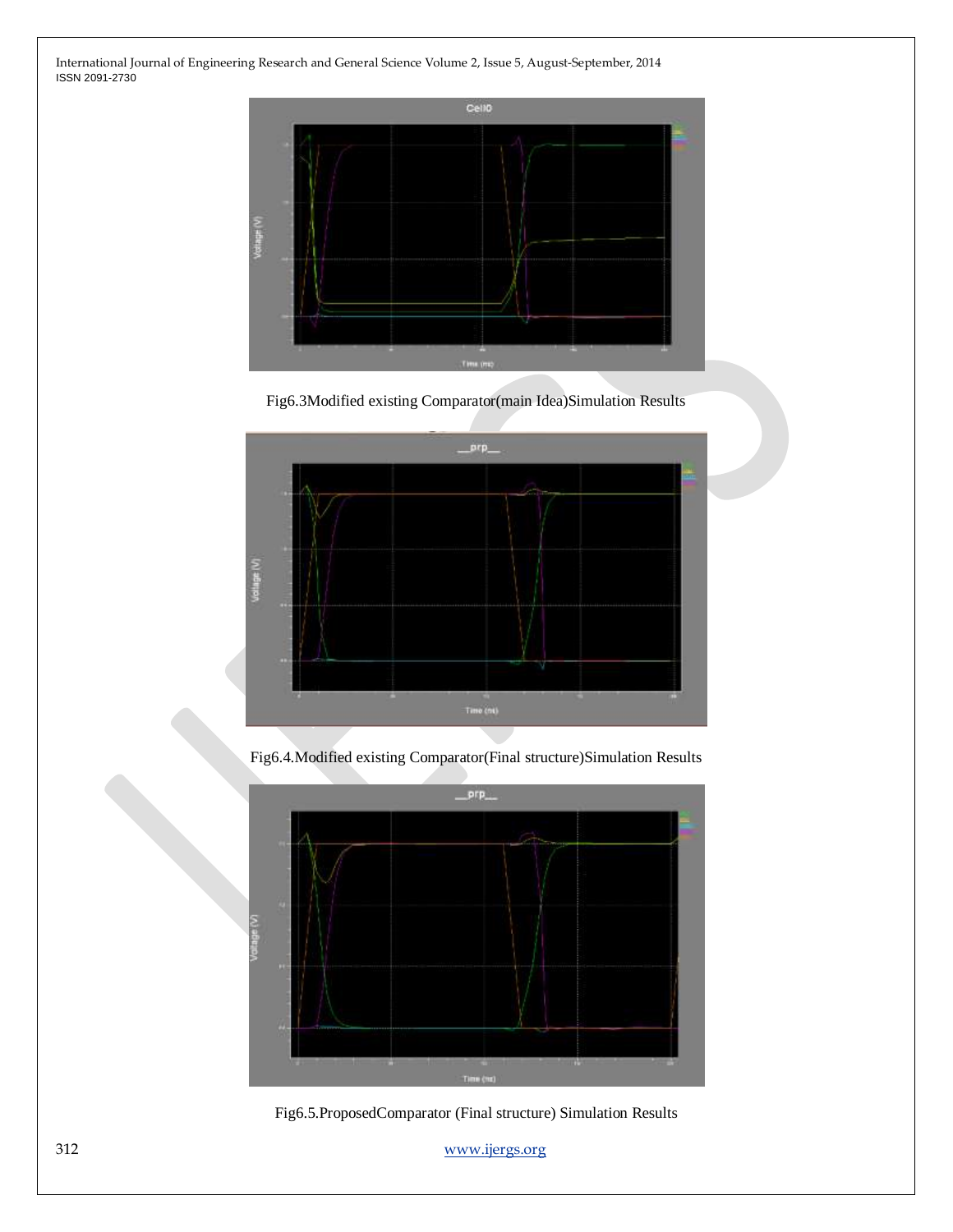6.6.Performance Comparison Table:

| Comparator            | Conventional      | Double tail | Existing   | Proposed   |
|-----------------------|-------------------|-------------|------------|------------|
| <b>Structure</b>      | Dynamic           | Dynamic     | Dynamic    | Comparator |
|                       | Comparator        | Comparator  | Comparator |            |
| Technology(CMOS)      | 250nm             | 250nm       | 250nm      | 250nm      |
| <b>Supply Voltage</b> |                   |             |            |            |
|                       | 5V                | 1.5V        | 1.5V       | 1.5V       |
| Delay                 | 25ns              | 1.1ns       | 12.22ns    | 11.34ns    |
| Average Power         | 1.9 <sub>mw</sub> | $10 \mu w$  | $16\mu w$  | $15 \mu w$ |

# **7.Layout design of the existing Comparator**



**8.Layout design of the Proposed Comparator**